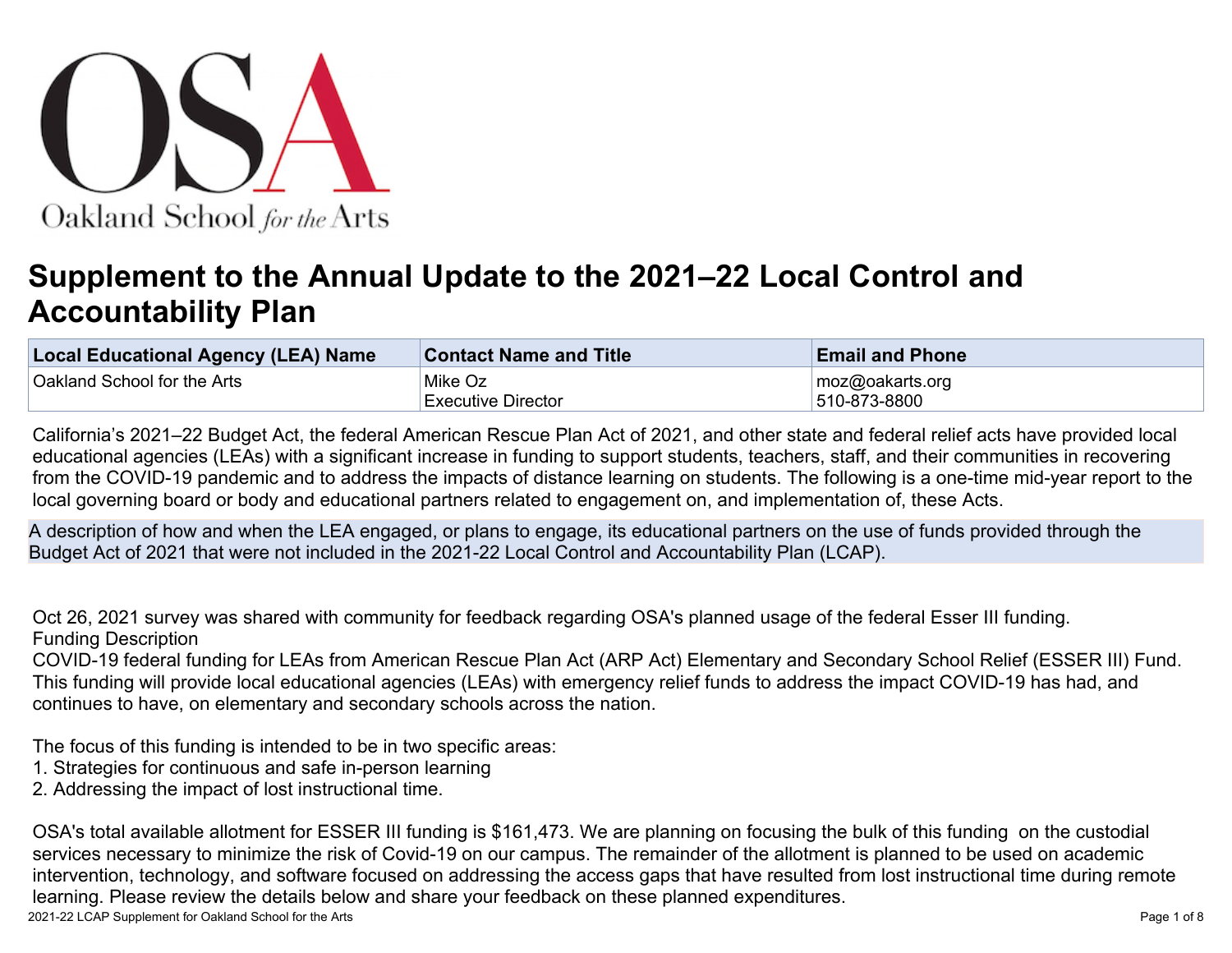Planned Spending #1 - Covid Mitigation Strategies - \$129,178 - Increased custodial services to ensure a safe and productive learning environment that minimizes Covid-19 risk in all of our campus spaces. This includes but is not limited to daily disinfection of classroom spaces, sanitizer stations throughout the campus, increased hallway supervision to direct flow of hallway traffic, mask and other PPE.

Planned Spending #2 - Reading Intervention Support - \$12,345 - Targeted reading intervention support for students identified as reading two or more grades below their current grade level.

Planned Spending #3 - Academic Progress Monitoring Software- \$9,950 - Contract with software company for access to progress monitoring software in all core academic subject areas across all grade levels. This software will provide tools and assessments to teachers to identify access gaps due to lost instructional time and support the implementation of appropriate interventions.

Planned Spending #4 - Student Technology - \$10,000 - Chromebook and hotspot access to ensure appropriate technology access at school and home for all students.

A description of how the LEA used, or plans to use, the additional concentration grant add-on funding it received to increase the number of staff who provide direct services to students on school campuses with an enrollment of students who are low-income, English learners, and/or foster youth that is greater than 55 percent.

OSA does not receive concentration grant funding.

A description of how and when the LEA engaged its educational partners on the use of one-time federal funds received that are intended to support recovery from the COVID-19 pandemic and the impacts of distance learning on pupils.

Oct 26, 2021 survey was shared with the community for feedback regarding OSA's planned usage of the federal Esser III funding. Funding Description

COVID-19 federal funding for LEAs from American Rescue Plan Act (ARP Act) Elementary and Secondary School Relief (ESSER III) Fund. This funding will provide local educational agencies (LEAs) with emergency relief funds to address the impact COVID-19 has had, and continues to have, on elementary and secondary schools across the nation.

The focus of this funding is intended to be in two specific areas:

- 1. Strategies for continuous and safe in-person learning
- 2. Addressing the impact of lost instructional time.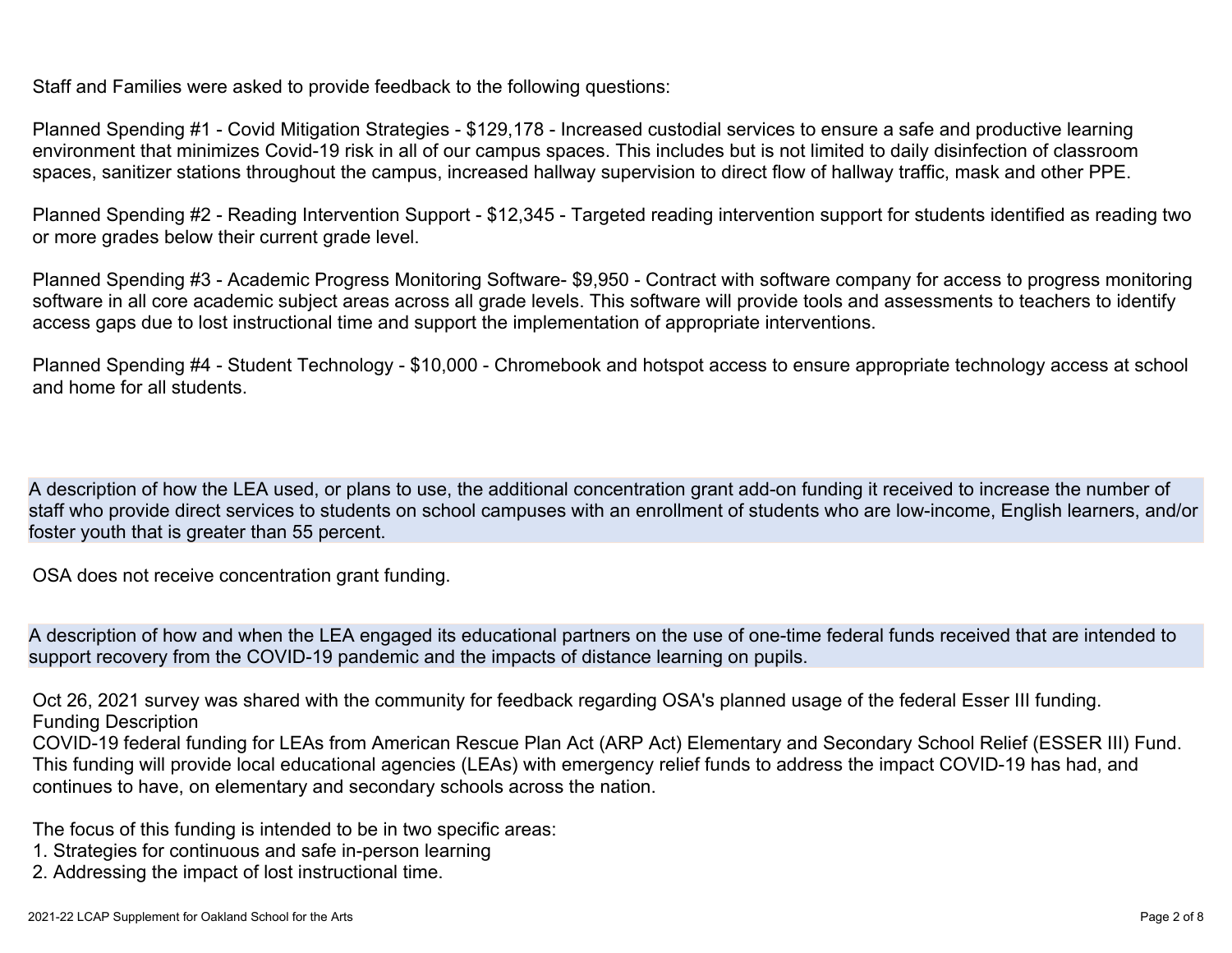OSA's total available allotment for ESSER III funding is \$161,473. We are planning on focusing the bulk of this funding on the custodial services necessary to minimize the risk of Covid-19 on our campus. The remainder of the allotment is planned to be used on academic intervention, technology, and software focused on addressing the access gaps that have resulted from lost instructional time during remote learning. Please review the details below and share your feedback on these planned expenditures.

Staff and Families were asked to provide feedback to the following questions:

Planned Spending #1 - Covid Mitigation Strategies - \$129,178 - Increased custodial services to ensure a safe and productive learning environment that minimizes Covid-19 risk in all of our campus spaces. This includes but is not limited to daily disinfection of classroom spaces, sanitizer stations throughout the campus, increased hallway supervision to direct flow of hallway traffic, mask and other PPE.

Planned Spending #2 - Reading Intervention Support - \$12,345 - Targeted reading intervention support for students identified as reading two or more grades below their current grade level.

Planned Spending #3 - Academic Progress Monitoring Software- \$9,950 - Contract with software company for access to progress monitoring software in all core academic subject areas across all grade levels. This software will provide tools and assessments to teachers to identify access gaps due to lost instructional time and support the implementation of appropriate interventions.

Planned Spending #4 - Student Technology - \$10,000 - Chromebook and hotspot access to ensure appropriate technology access at school and home for all students.

A description of how the LEA is implementing the federal American Rescue Plan Act and federal Elementary and Secondary School Emergency Relief expenditure plan, and the successes and challenges experienced during implementation.

#### Covid Mitigation Strategies

Increased custodial services to ensure a safe and productive learning environment that minimizes covid-19 risk in all of our campus spaces. This includes but is not limited to daily disinfection of classroom spaces, sanitizer stations throughout the campus, increased hallway supervision to direct flow of hallway traffic, mask and other PPE.

Covid Mitigation Strategies Data collected by our Covid liaison regarding rate of positive cases on our campus weekly.

### Academic Progress Monitoring Software

OSA has established a multi year contract with with software company USA Test Prep/ California Progress that covers all core academic subject areas and across all grade levels. This software will provide tools and assessments to teachers to identify access gaps due to lost instructional time and support the implementation of appropriate interventions.

2021-22 LCAP Supplement for Oakland School for the Arts Page 3 of 8 In 21-22 School year, specific plans are being implemented by each academic department to determine progress monitoring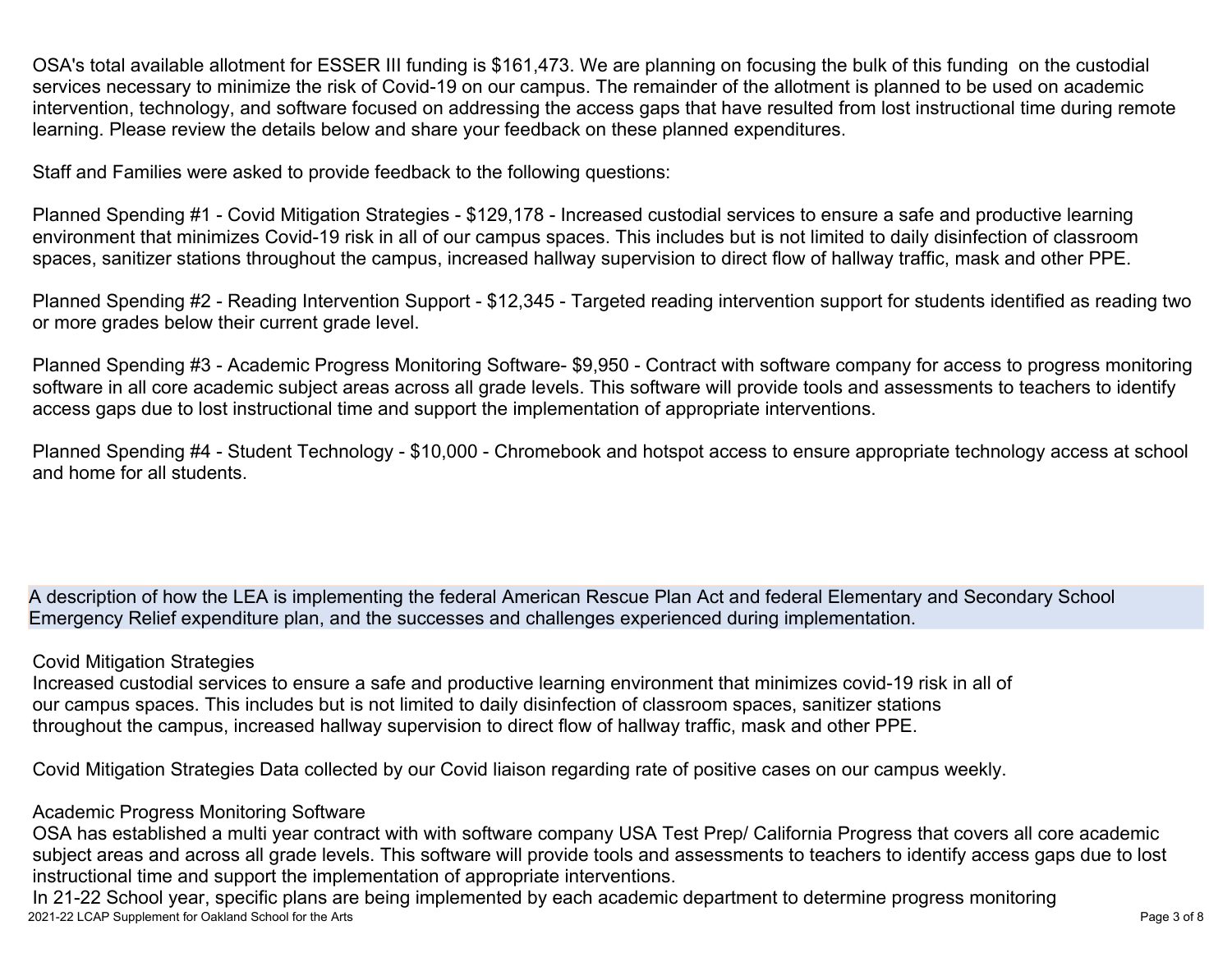assessment strategies.

Math - MDTP administered in the fall and spring.

Science - Tracking student growth on the Next Generation Science Standards. Students were tested on ALL of the Next Generation Science Standards for their course mid-year. Students will be tested in the first month of school, in the middle of the year, and at the end of the year. Social Science - Assessment still in development as the department is creating subject specific assessments that are content relevant. World Language - Developed an assessment to track language acquisition growth from Spanish 1-3 last year. Students respond to a writing prompt and are identified as "emergent", "proficient", or "advanced" Administered three times a year.

English Language Arts - SRI administered in the fall, winter and spring. ELA department is looking into other tools to expand scope of progress monitoring.

Reading Intervention Support

Targeted reading intervention support for students identified as reading two or more grades below their current grade level. Data collected from assessment and monitoring program SRI is reviewed by the student support team to identify students who would benefit from literacy support classes. Use of SRI data and dedicated literacy skill development has resulted in overall student growth in 2022. Mid year snapshot of students proficient or advanced:

6th 71% Proficient or Advanced 9th 83% Proficient or Advanced

7th 75% Proficient or Advanced 10th 86% Proficient or Advanced

8th 85% Proficient or Advanced 11th 73% Proficient or Advanced 12th 87% Proficient or Advanced

Student Technology

Chromebook and hotspot access to ensure appropriate technology access at school and home for all students. Through google classroom academic counselors and families can tracking student google classroom access and support work completion at home and on campus.

A description of how the LEA is using its fiscal resources received for the 2021–22 school year in a manner that is consistent with the applicable plans and is aligned with the LEA's 2021–22 LCAP and Annual Update.

OSA has implemented the funds from applicable plans a manner that is aligned with the LEA's 2021–22 LCAP.

Facilities upgrades and janitorial services supported a safe return to in person learning and on going Covid mitigation. Safe in person learning supports students OSA in college and career preparation aligning with our LCAP goals. Funds have been applied to curriculum, instruction and intervention programs.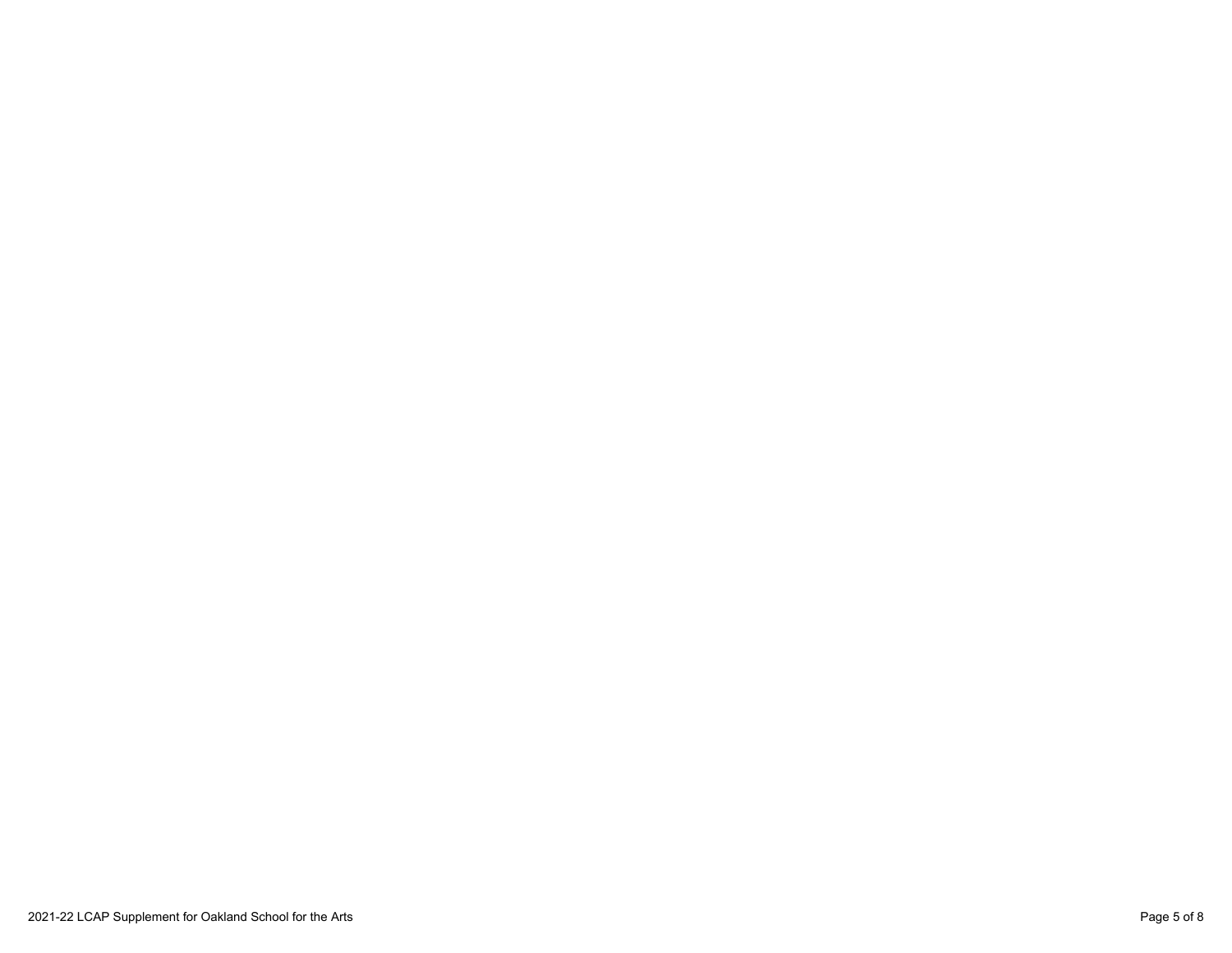# **Instructions for the Supplement to the Annual Update for the 2021–22 Local Control and Accountability Plan Year**

For additional questions or technical assistance related to the completion of the Supplement to the Annual Update to the 2021–22 Local Control and Accountability Plan (LCAP), please contact the local county office of education (COE), or the California Department of Education's *(CDE's) Local Agency Systems Support Office, by phone at 916-319-0809 or by email at [lcff@cde.ca.gov](mailto:lcff@cde.ca.gov).*

### **Introduction**

California's 2021–22 Budget Act, the federal American Rescue Plan Act of 2021, and other state and federal relief acts have provided local educational agencies (LEAs) with a significant increase in funding to support students, teachers, staff, and their communities in recovering from the COVID-19 pandemic and to address the impacts of distance learning on students. Section 124(e) of Assembly Bill 130 requires LEAs to present an update on the Annual Update to the 2021–22 LCAP and Budget Overview for Parents on or before February 28, 2022, at a regularly scheduled meeting of the governing board or body of the LEA. At this meeting, the LEA must include all of the following:

- The Supplement to the Annual Update for the 2021–22 LCAP (2021–22 Supplement);
- All available mid-year outcome data related to metrics identified in the 2021–22 LCAP; and
- Mid-year expenditure and implementation data on all actions identified in the 2021–22 LCAP.

When reporting available mid-year outcome, expenditure, and implementation data, LEAs have flexibility to provide this information as best suits the local context, provided that it is succinct and contains a level of detail that is meaningful and accessible for the LEA's educational partners.

The 2021–22 Supplement is considered part of the 2022–23 LCAP for the purposes of adoption, review, and approval, and must be included with the LCAP as follows:

- The 2022–23 Budget Overview for Parents
- The 2021–22 Supplement
- The 2022-23 LCAP
- The Action Tables for the 2022–23 LCAP
- The Instructions for the LCAP Template

As such, the 2021–22 Supplement will be submitted for review and approval as part of the LEA's 2022–23 LCAP.

## **Instructions**

Respond to the following prompts, as required. In responding to these prompts, LEAs must, to the greatest extent practicable, provide succinct responses that contain a level of detail that will be meaningful and accessible for the LEA's educational partners and the broader public and must, to the greatest extent practicable, use language that is understandable and accessible to parents.

2021-22 LCAP Supplement for Oakland School for the Arts **Page 6 of 8** and 2021-22 LCAP Supplement for Oakland School for the Arts Page 6 of 8 In responding to these prompts, the LEA has flexibility to reference information provided in other planning documents. An LEA that chooses to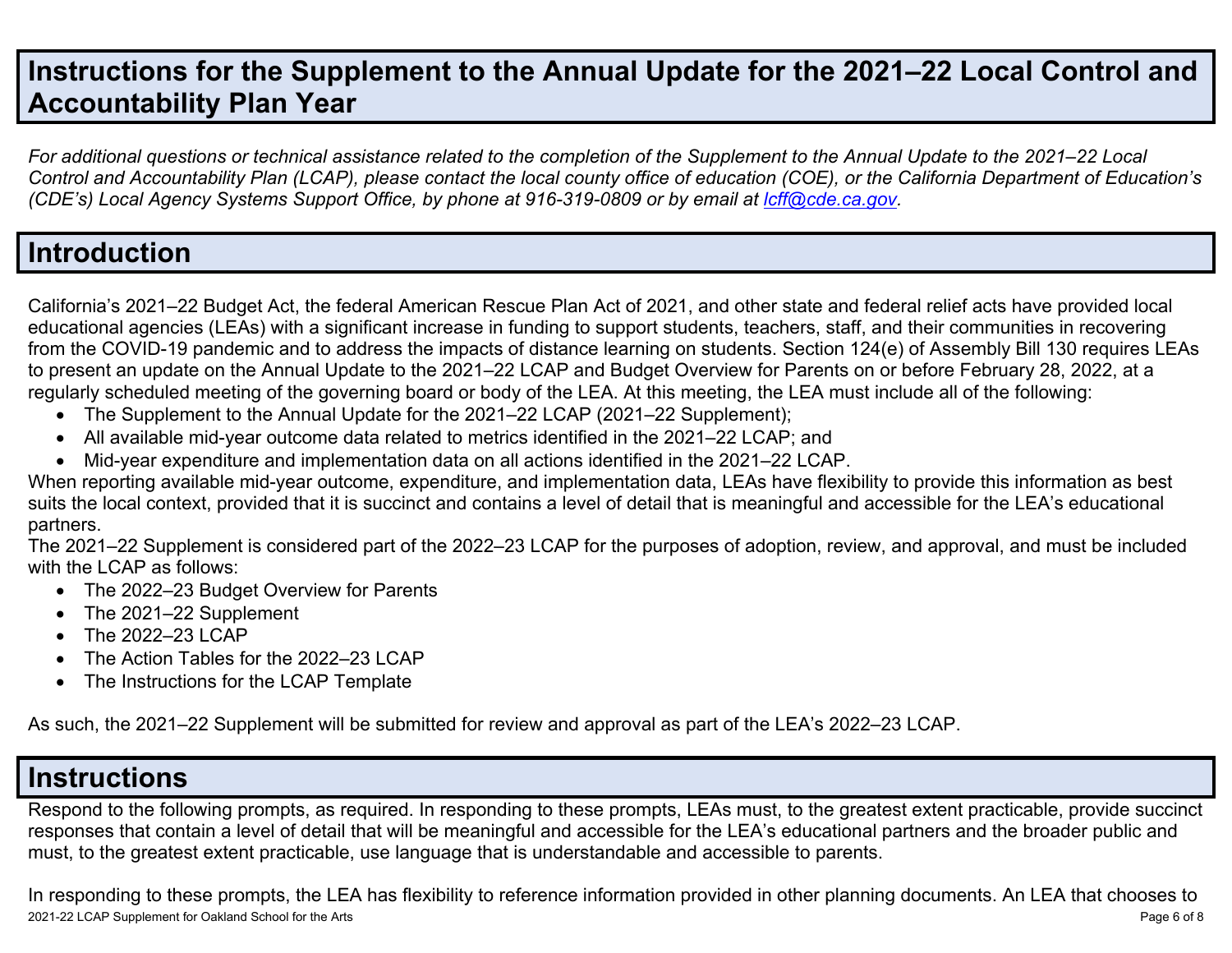reference information provided in other planning documents must identify the plan(s) being referenced, where the plan(s) are located (such as a link to a web page), and where in the plan the information being referenced may be found.

**Prompt 1:** "A description of how and when the LEA engaged, or plans to engage, its educational partners on the use of funds provided through the Budget Act of 2021 that were not included in the 2020–21 Local Control and Accountability Plan (LCAP)."

In general, LEAs have flexibility in deciding what funds are included in the LCAP and to what extent those funds are included. If the LEA received funding through the Budget Act of 2021 that it would have typically included within its LCAP, identify the funds provided in the Budget Act of 2021 that were not included in the LCAP and provide a description of how the LEA has engaged its educational partners on the use of funds. If an LEA included the applicable funds in its adopted 2021–22 LCAP, provide this explanation.

**Prompt 2:** "A description of how LEA used, or plans to use, the concentration grant add-on funding it received to increase the number of staff who provide direct services to students on school campuses with an enrollment of students who are low-income, English learners, and/or *foster youth that is greater than 55 percent.*"

If LEA does not receive a concentration grant or the concentration grant add-on, provide this explanation.

Describe how the LEA is using, or plans to use, the concentration grant add-on funds received consistent with California *Education Code* Section 42238.02, as amended, to increase the number of certificated staff, classified staff, or both, including custodial staff, who provide direct services to students on school campuses with greater than 55 percent unduplicated pupil enrollment, as compared to schools with an enrollment of unduplicated students that is equal to or less than 55 percent.

In the event that the additional concentration grant add-on is not sufficient to increase the number of staff providing direct services to students at a school with an enrollment of unduplicated students that is greater than 55 percent, describe how the LEA is using the funds to retain staff providing direct services to students at a school with an enrollment of unduplicated students that is greater than 55 percent.

**Prompt 3:** "A description of how and when the LEA engaged its educational partners on the use of one-time federal funds received that are *intended to support recovery from the COVID-19 pandemic and the impacts of distance learning on pupils.*"

If the LEA did not receive one-time federal funding to support recovery from the COVID-19 pandemic and the impacts of distance learning on students, provide this explanation.

Describe how and when the LEA engaged its educational partners on the use of one-time federal funds it received that are intended to support recovery from the COVID-19 pandemic and the impacts of distance learning on students. See the COVID-19 Relief Funding Summary Sheet web page [\(https://www.cde.ca.gov/fg/cr/relieffunds.asp\)](https://www.cde.ca.gov/fg/cr/relieffunds.asp) for a listing of COVID-19 relief funding and the Federal Stimulus Funding web page (<https://www.cde.ca.gov/fg/cr/>) for additional information on these funds. The LEA is not required to describe engagement that has taken place related to state funds.

2021-22 LCAP Supplement for Oakland School for the Arts **Page 7 of 8** and 2021-22 LCAP Supplement for Oakland School for the Arts **Prompt 4:** "A description of how the LEA is implementing the federal American Rescue Plan Act and federal Elementary and Secondary School Emergency Relief expenditure plan, and the successes and challenges experienced during implementation."